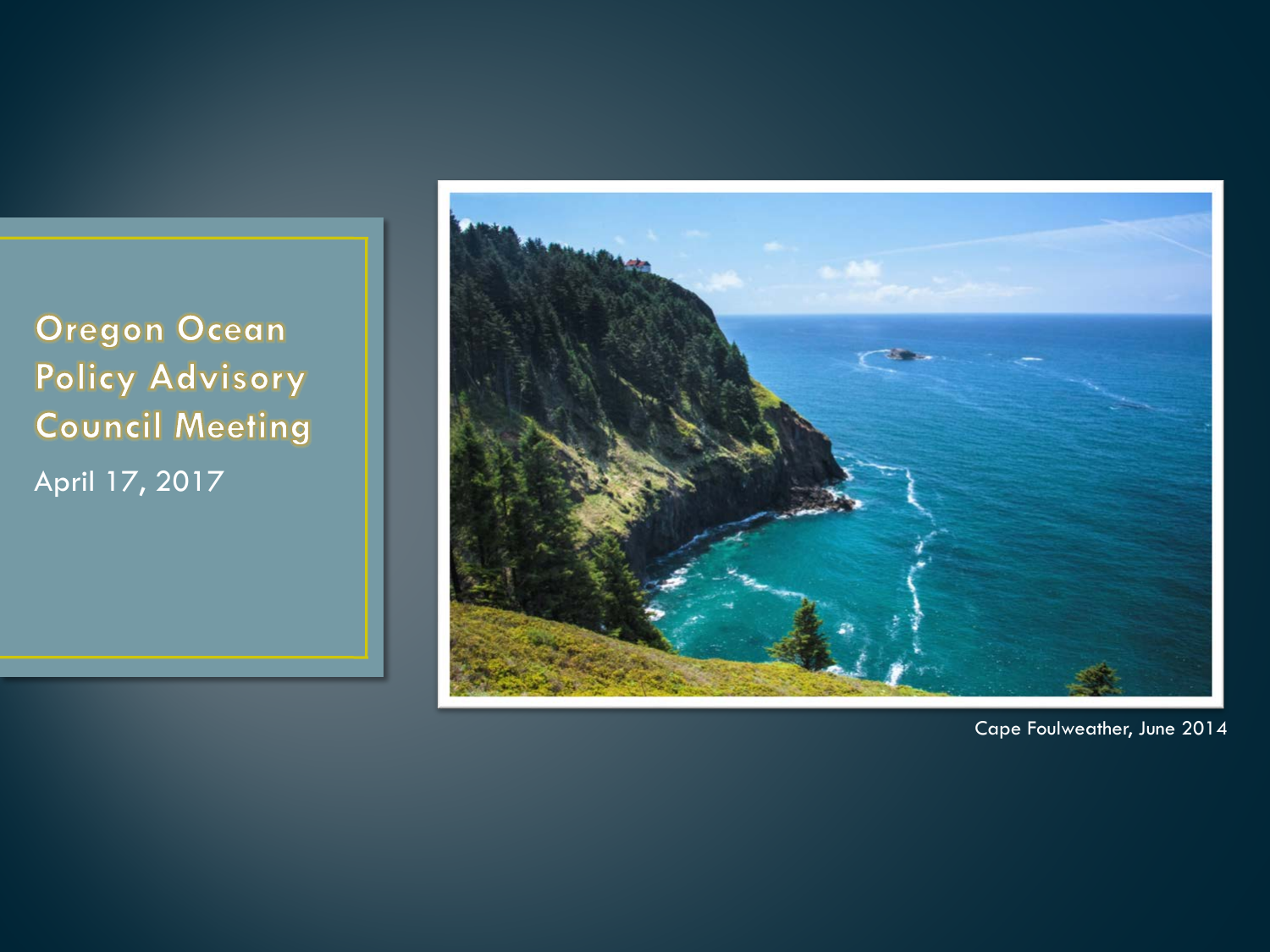### **Oregon Ocean Policy Advisory Council**

**Draft** Meeting Agenda\*

April 17, 2017

| 09:30 am           | Member Introductions - Scott McMullen (OPAC Chair)                                                                                                                                            |  |  |
|--------------------|-----------------------------------------------------------------------------------------------------------------------------------------------------------------------------------------------|--|--|
| 09:35 am           | OPAC 101 (55 min) – Scott McMullen and council staff will provide an overview of OPAC policy and procedures, as well as the recent<br>work program of the council.                            |  |  |
| 10:30 am           | Review and Approval of the Meeting Summary for December 8, 2016 (10 min) -<br>Scott McMullen (OPAC Chair), Council Members                                                                    |  |  |
| 10:40 am           | <b>Break</b>                                                                                                                                                                                  |  |  |
| 10:50 am           | Legislative Updates from the Governor's Office and Agencies (30 min) - Jason Miner and Agency Staff will provide an update on<br>ocean related activities in the ongoing legislative session. |  |  |
| $11:20$ am         | Federal Budget updates (20 min) - Patty Snow and Shelby Walker will provide an update on the proposed federal budget impacts<br>to the Oregon Coastal Management Program and Oregon Sea Grant |  |  |
| 11:40 am           | Territorial Sea Plan Rocky Shores Working Group Update (20) min - Robin Hartmann and Andy Lanier will provide an update on the<br>activities of the working group.                            |  |  |
| $12:00$ pm         | Public Comment (30 min) - Scott McMullen - will coordinate a public comment period.                                                                                                           |  |  |
| $12:30 \text{ pm}$ | ** Working Lunch (60 min) ** Beach Bill and Plans for the 50 year Celebration. **                                                                                                             |  |  |
| $1:30$ pm          | STAC Report on Marine Reserves (45 min) - Shelby Walker and Cristen Don will provide a summary from the STAC and ODFW<br>5 year program review.                                               |  |  |
| $2:15$ pm          | Ocean Acidification Updates (15 min) - Working Group Members will present results from recent efforts (legislative days,<br>fishermen – scientist roundtable, federal government engagement). |  |  |
| $2:30$ pm          | <b>Break</b>                                                                                                                                                                                  |  |  |
| $2:45$ pm          | Resilience Update (15 min) - Shelby Walker and OSU Staff will provide an update on ocean and coastal resilience activities.                                                                   |  |  |
| $3:00$ pm          | PMEC SETS Update: (45 min) - Justin Klure, will provide an update on the activities of the Pacific Marine Energy Center's South<br>Energy Test Site application process.                      |  |  |
| $3:45$ pm          | Marine Debris Action Plan update (15min) - Charlie Plybon will provide an update on the status of the Marine Debris Action Plan,<br>and ongoing marine debris related activities.             |  |  |
| 4:00 pm            | Adjourn                                                                                                                                                                                       |  |  |
|                    |                                                                                                                                                                                               |  |  |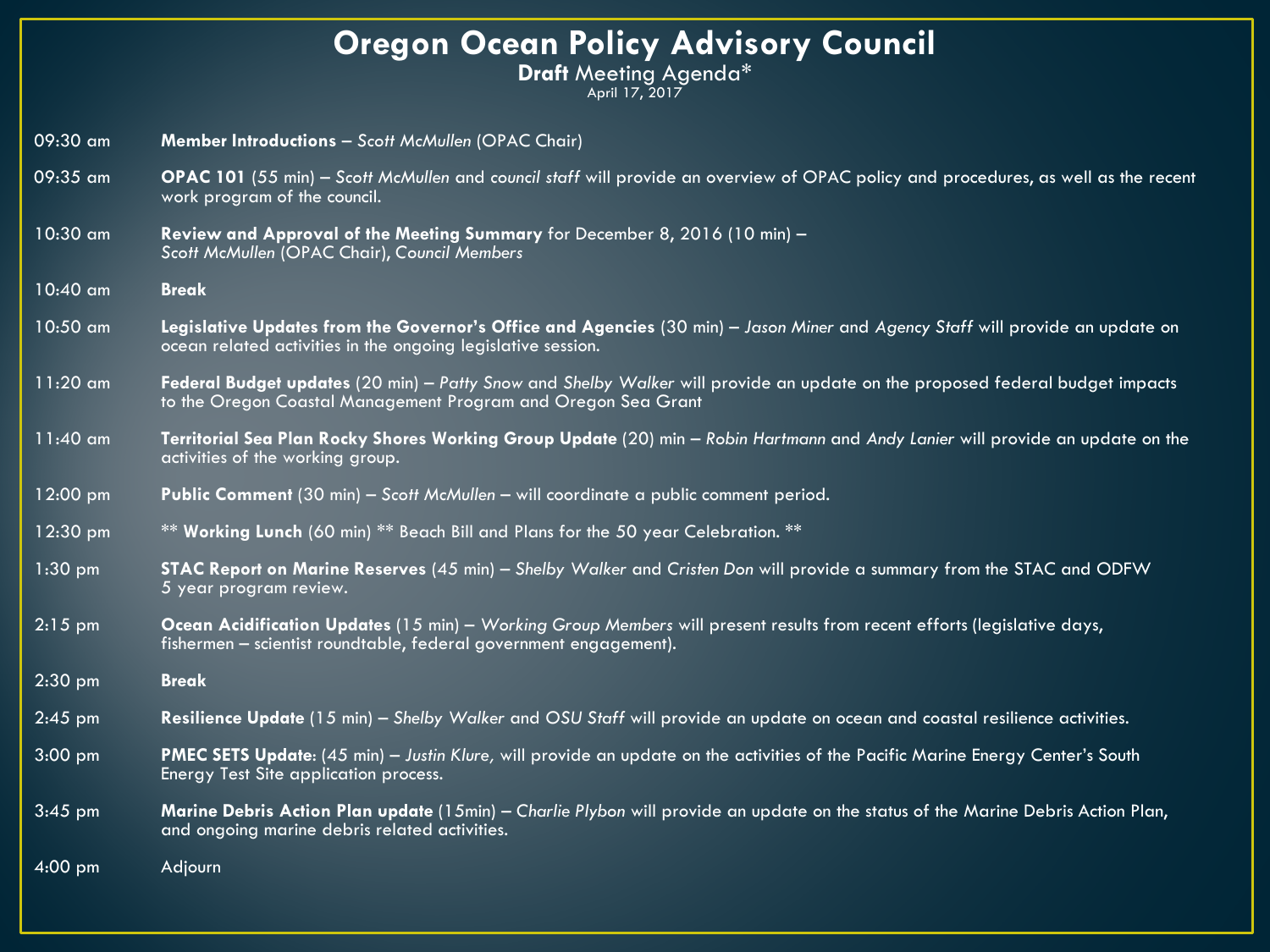

# Oregon Ocean Policy Advisory Council Member Orientation – April 17, 2017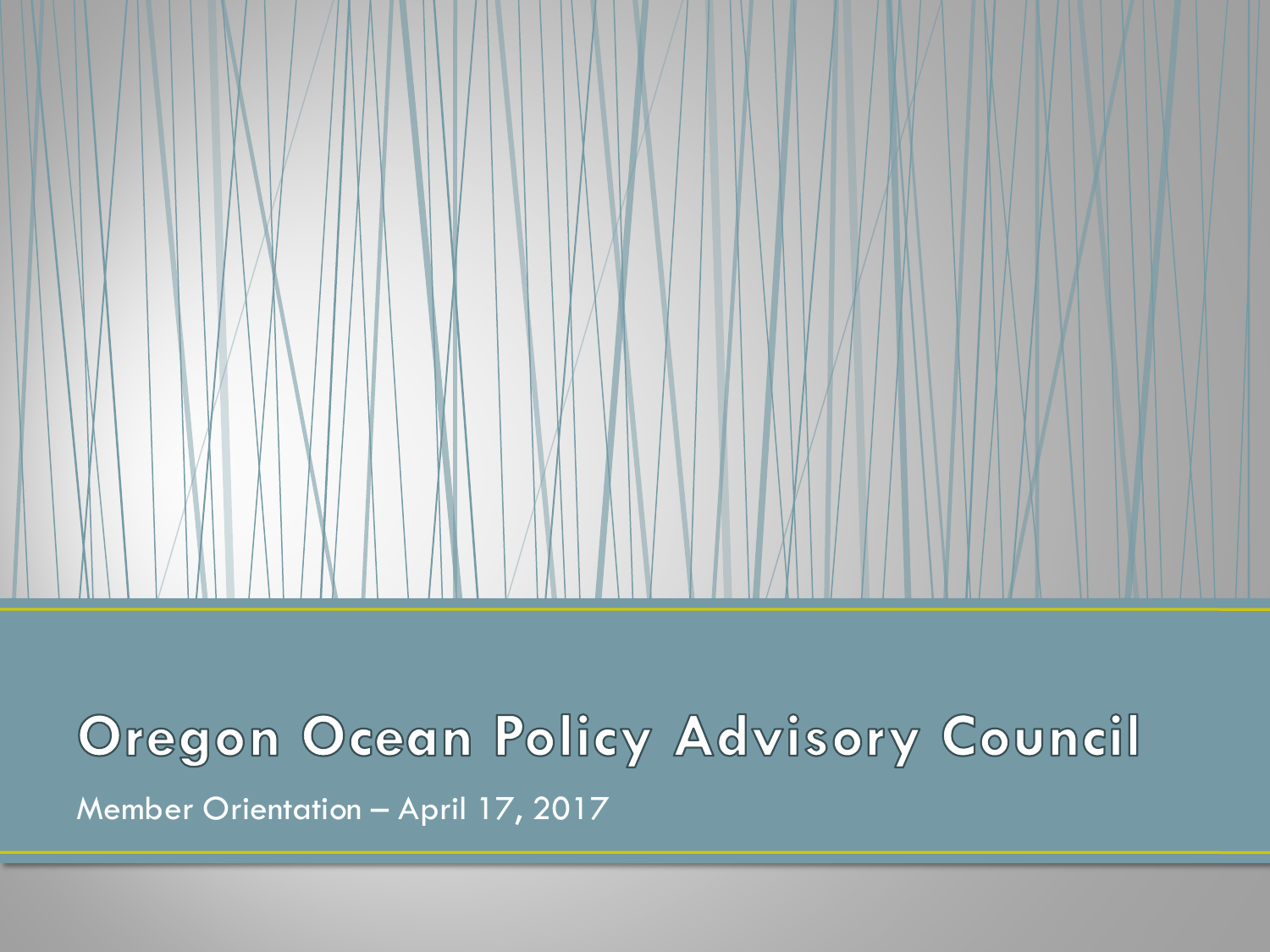**OPAC Member** Orientation

What's in the Binder?

- Resources provided to you:
	- OPAC Business
		- OPAC Roster
		- OPAC Policies and Procedures (2010)
		- Travel Reimbursement Form Guide
		- Board Handbook
		- Boards and Commissions Ethics Summary
	- Member Resources
		- Oregon Ocean Resources Management Administrative Rules (ORS 196.405)
		- Territorial Sea Plan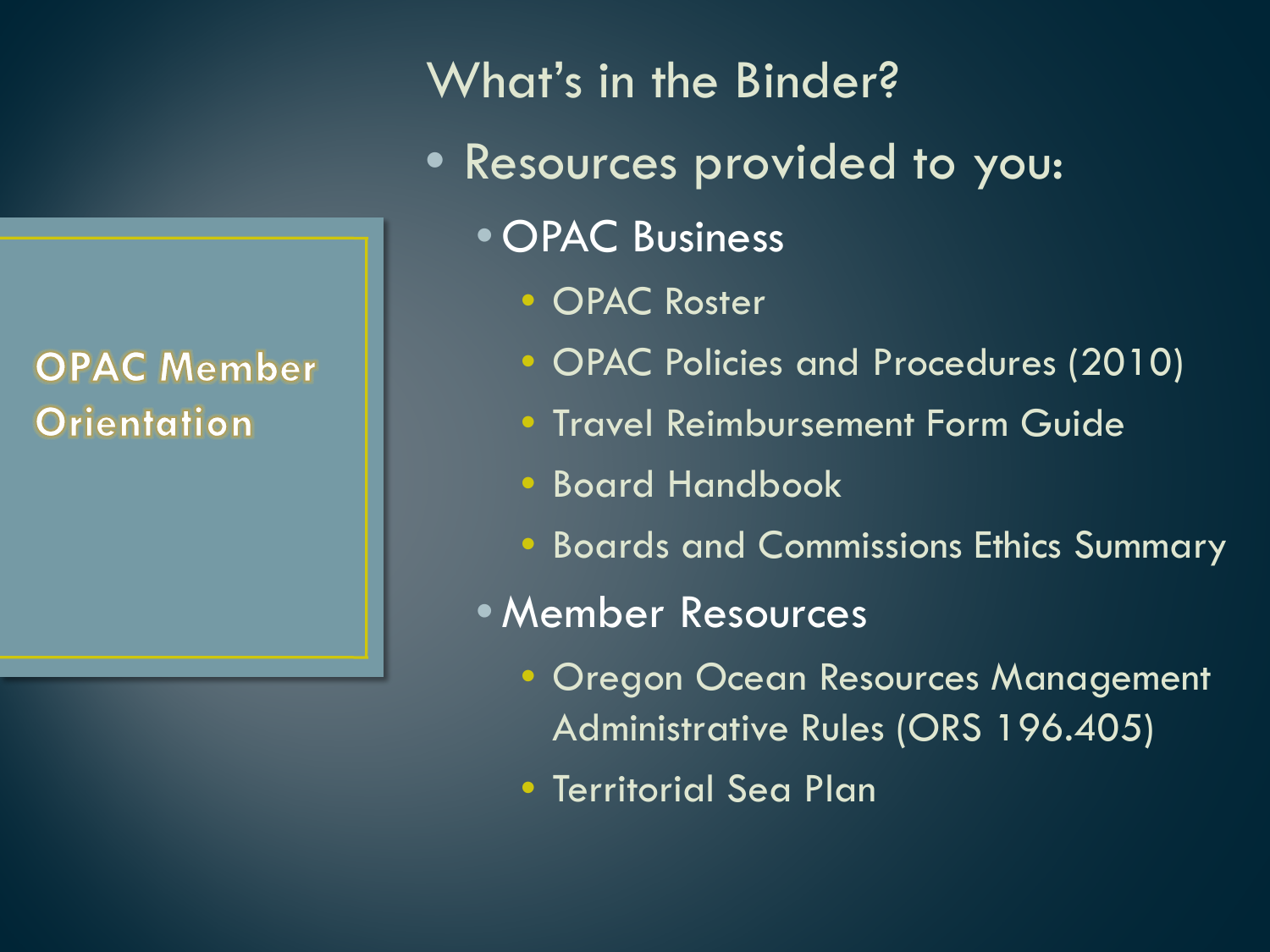### **Structure**

- Officers:
	- Chair, Vice-Chair, at-large Executive Committee member
- Offices will be held for a period of 2 calendar years, may be re-elected to subsequent terms
- Committees members will be appointed by, and serve at the pleasure of the Council.
	- The Council will appoint a Scientific and Technical Advisory Committee (STAC) – to be chaired by the Oregon Sea Grant Director (or other similarly qualified member)
	- Other standing or *ad hoc* committees and subcommittees may be appointed by the Council as deemed necessary.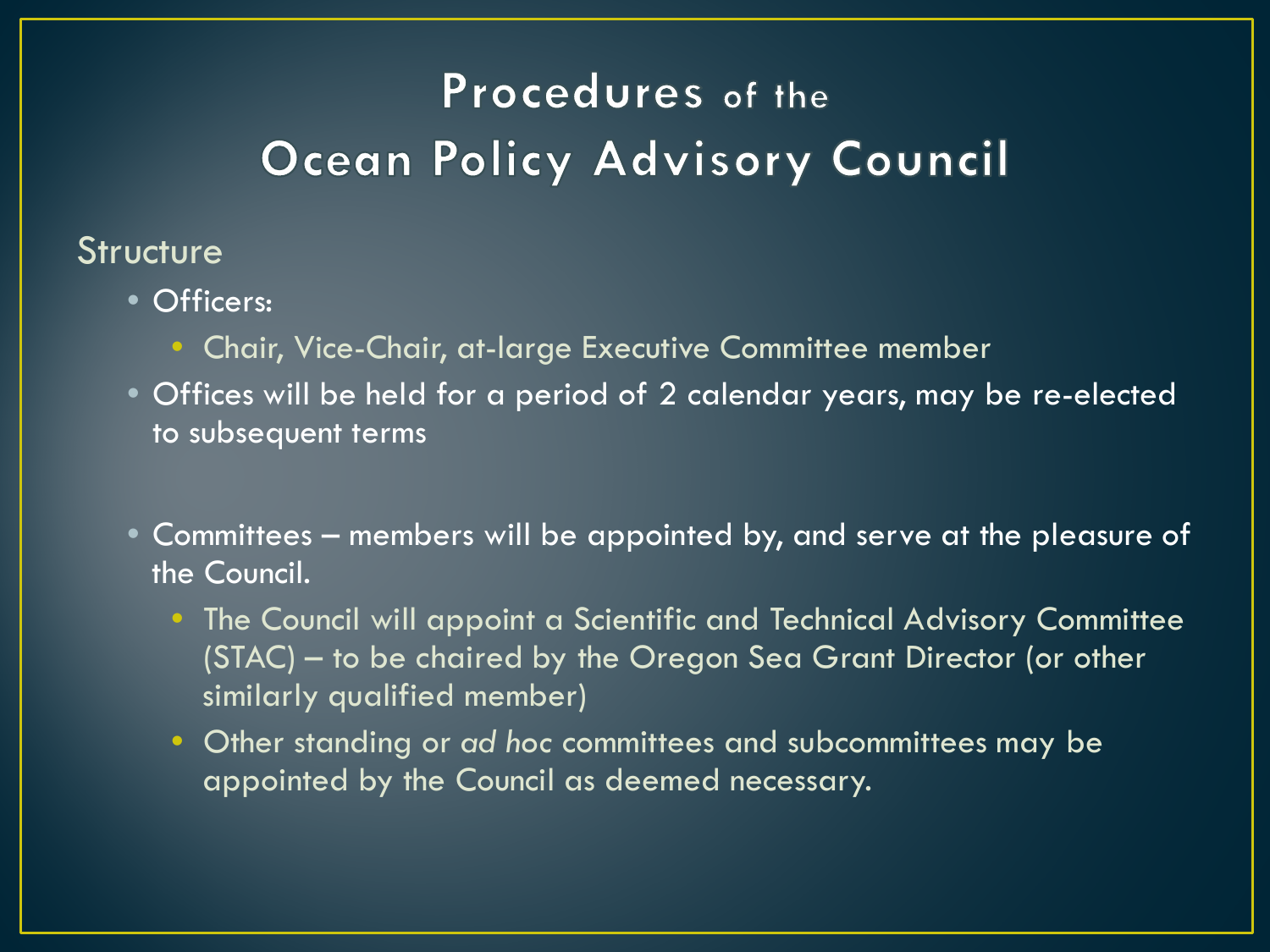### Roles

- Chair and Vice-Chair
	- Setting the Meeting Agendas:
		- The Chair of OPAC will work with an Executive Committee, consisting of the Chair, Vice-Chair, Governor or Governor's designee, STAC Chair, and an at-large position filled with a Council voting member, to design agendas that will be both efficient and effective.
	- Meeting Management:
		- Council Meetings will be run by the Chair
			- When appropriate, the use of a facilitator will enable the chair to participate directly in the substantive process of building consensus and seeking agreement on recommendations.
- The Council's staff, STAC, and other councils, panels, and working groups, will assist the Council by providing appropriate information to support decision making and advisory recommendations.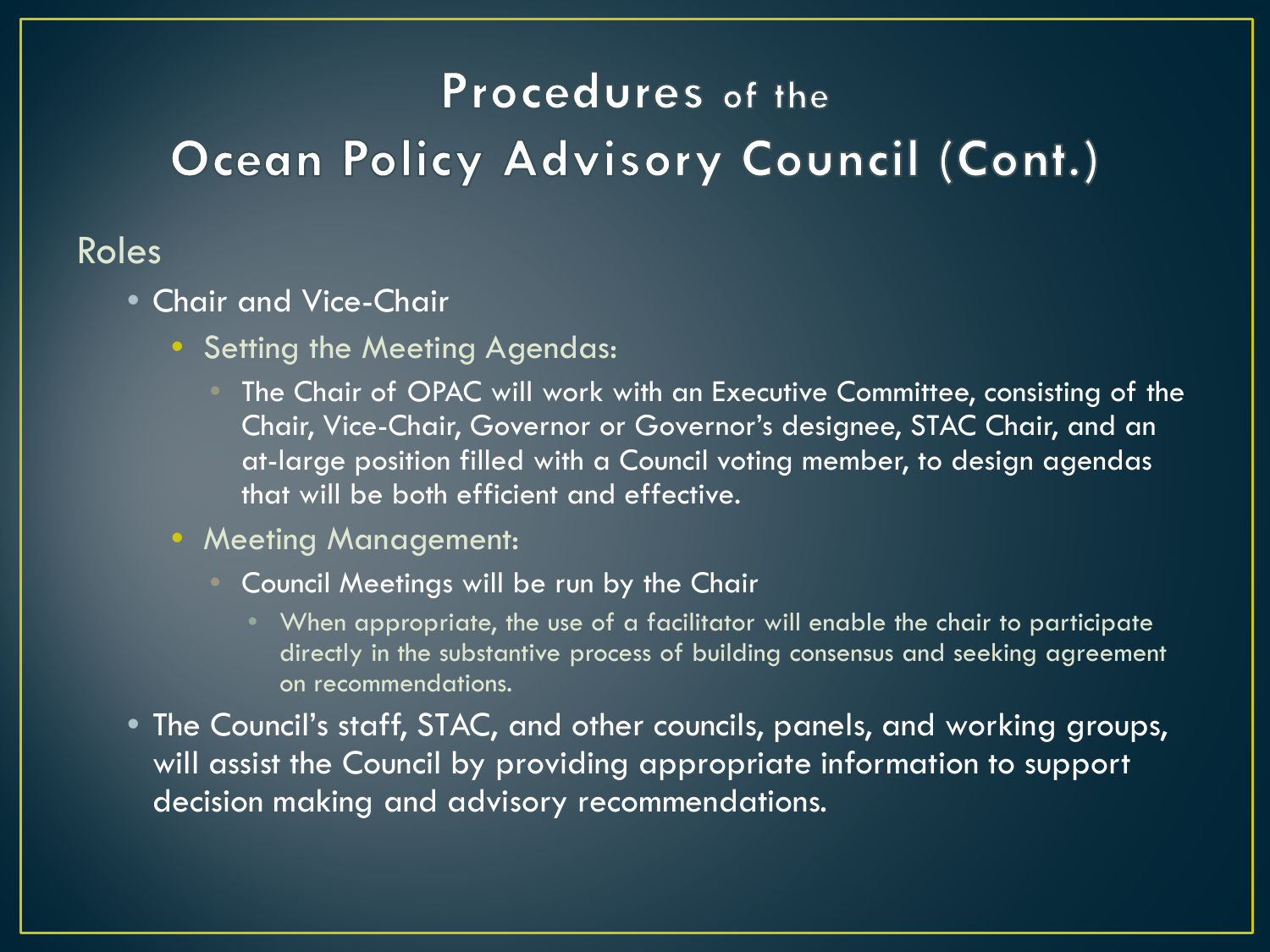# Procedures of the Ocean Policy Advisory Council **Council Member Roles**

- OPAC members serve on the Council representing key stakeholder interests, agencies, and the public, as set out in ORS 196.438.
- There is an expectation that members will bring the concerns and perspectives of their various constituencies to the Council's table, where appropriate, for discussion and possible consensus building.
- All members will directly engage in the consensus-building process, including the identification of issues and development of options informed by technical assistance, and will make consensus decisions on recommendations to the Governor, the State Land Board, state agencies, and local governments.
- To enhance the possibility of constructive discussions and dialogue as members educate themselves on the issues and engage in consensus building, members agree to be candid and respectful of the diversity of views on the topics the Council will address. Members agree to avoid personal attacks both at the table and away from the table.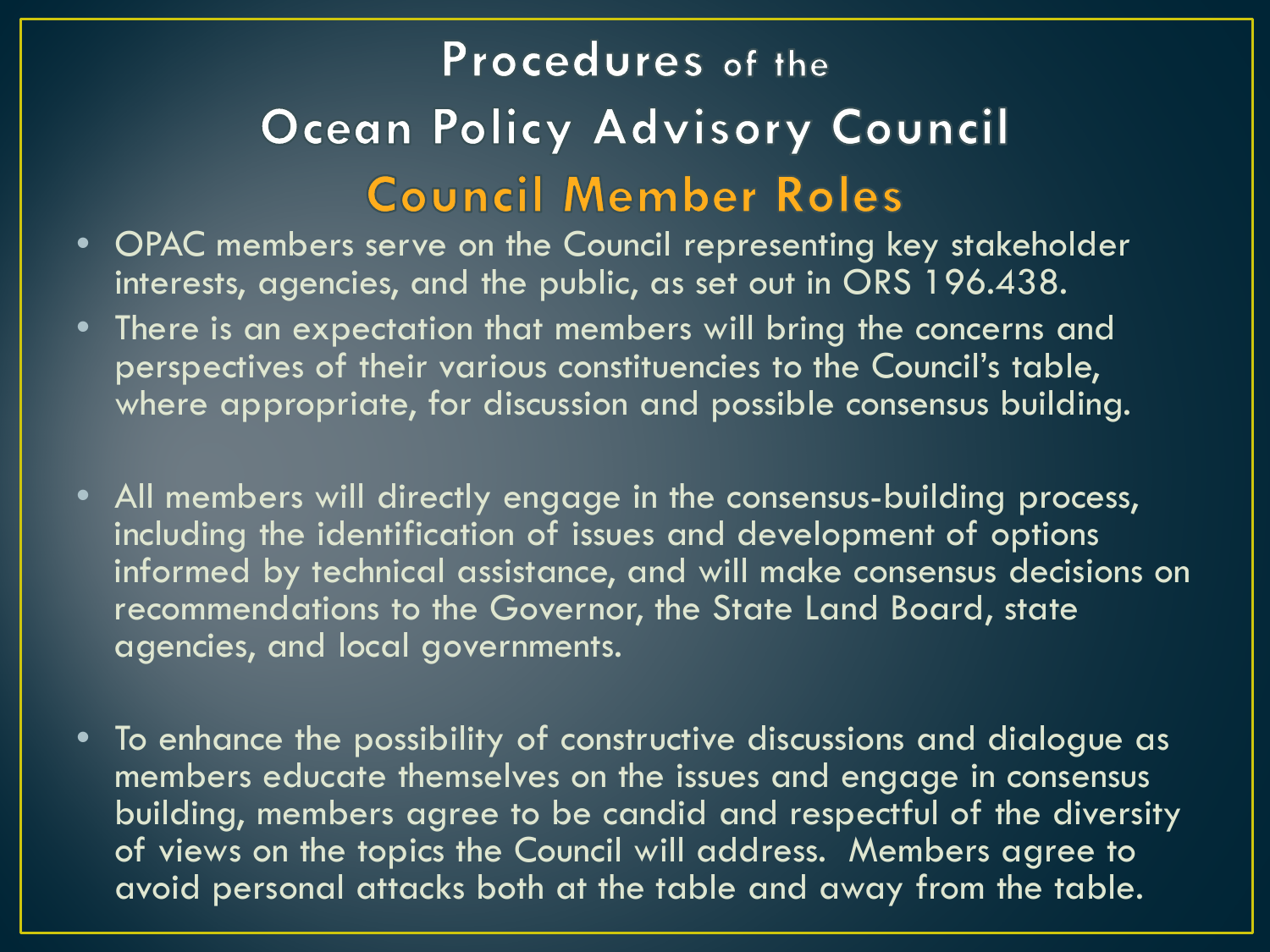# Procedures of the Ocean Policy Advisory Council **Council Member Roles**

- It is understood that many members participate in other initiatives at local, state, regional, and national levels and may advocate in those forums for solutions on issues related to the Council's work, but will make it clear they are representing only themselves, not OPAC, unless OPAC has taken an official position on the matter, in which case it should be presented verbatim.
- Members of the STAC are encouraged to participate in the Council's consensus building on the development of options, but, with the exception of STAC members who are also OPAC voting members, will not participate in voting on the Council's reports and decisions on recommendations.
- The Council may also invite a state agency that is not an OPAC member to designate a representative to attend a council meeting in which the agenda includes issues or topics the invited state agency has expertise in. The invited state agency is encouraged, but not required, to attend the meeting.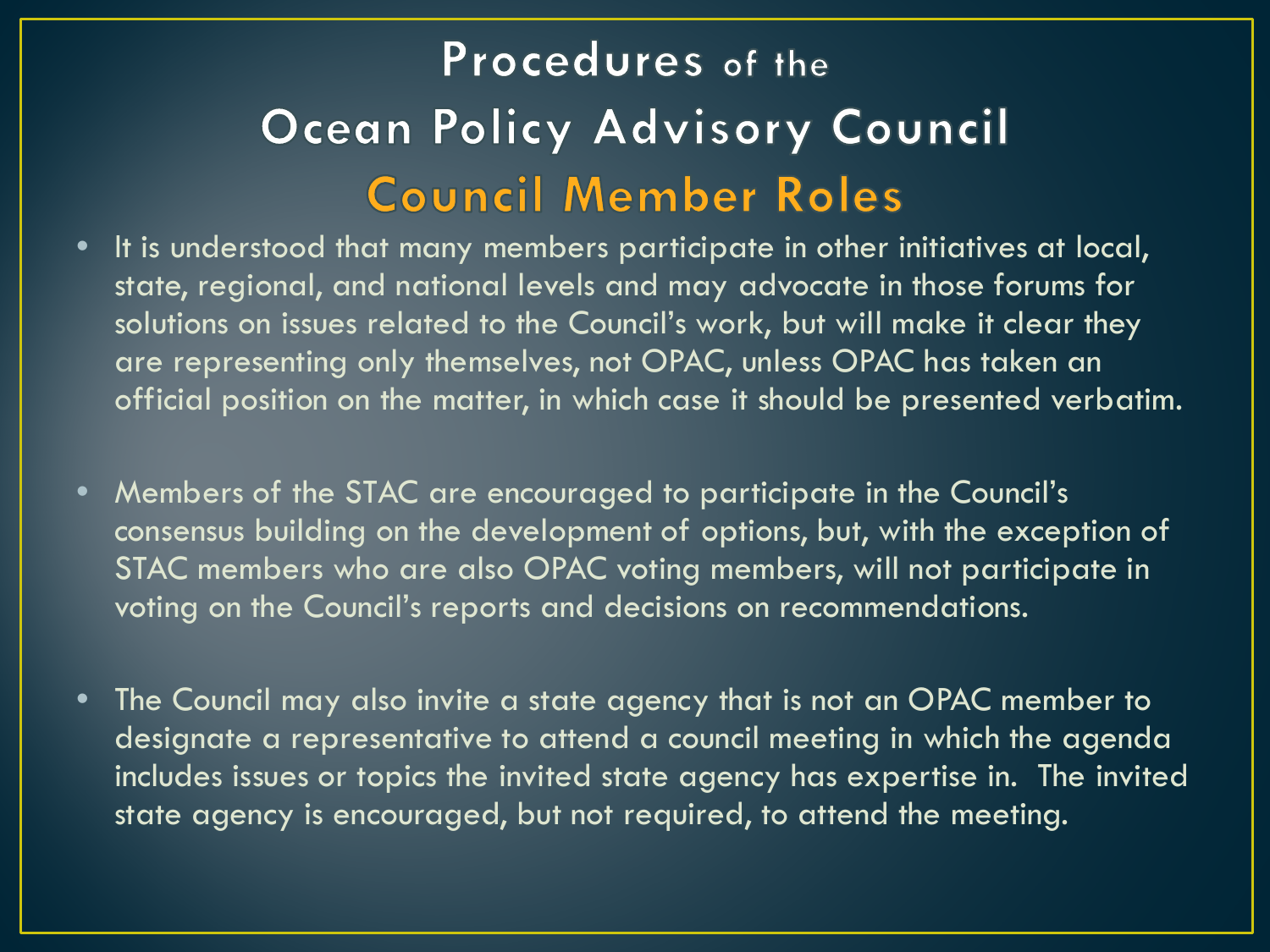# Ocean Policy Advisory Council Executive Appointments Roster and Terms

| <b>Name</b>            | <b>Position</b>                                           | Term $#_1$     | <b>Term End Date(s)</b> |
|------------------------|-----------------------------------------------------------|----------------|-------------------------|
| David Allen            | <b>Elected City Official</b>                              | $\overline{2}$ | 6.30.2017               |
| Jena Carter            | Statewide Conservation/Environmental Organization         |                | 6.30.2017               |
| <b>Walter Chuck</b>    | Ports, Marine Transportation or Navigation                | $\mathbf{1}$   | 6.30.2017               |
| Jaime Fereday          | Public At-Large, Coastal                                  | $\mathbf{1}$   | 6.30.2020               |
| Meagan Flier           | Oregon Indian Tribes                                      |                | 6.30.2020               |
| Loren Goddard          | <b>Coastwide Small Ports and Local Government</b>         | $\mathbf{1}$   | 6.30.2018               |
| <b>Robin Hartmann</b>  | <b>Coastal Conservation or Environmental Organization</b> | $\overline{2}$ | 6.30.2018               |
| <b>Richard Heap</b>    | Charter, Sport or Recreation Ocean Fisheries, South Coast |                | 6.30.2017               |
| John Holloway          | Charter, Sport or Recreation Ocean Fisheries, North Coast | $\mathbf{1}$   | 6.30.2017               |
| <b>Bob Main</b>        | South Coast Government                                    | 1              | 6.30.2017               |
| <b>Scott McMullen</b>  | <b>Commercial Ocean Fisheries, North Coast</b>            | $\overline{2}$ | 6.30.2017               |
| <b>Brad Pettinger</b>  | <b>Commercial Ocean Fisheries, South Coast</b>            | $\overline{2}$ | 6.30.2017               |
| Charlie Plybon         | <b>Coastal Nonfishing Recreation</b>                      | $\mathbf{1}$   | 6.30.2018               |
| <b>Fred Postlewait</b> | Public At-Large, Statewide                                |                | 6.30.2020               |
| Terry Thompson         | Tillamook, Lincoln & Clatsop Counties Representative      | $\overline{2}$ | 6.30.2017               |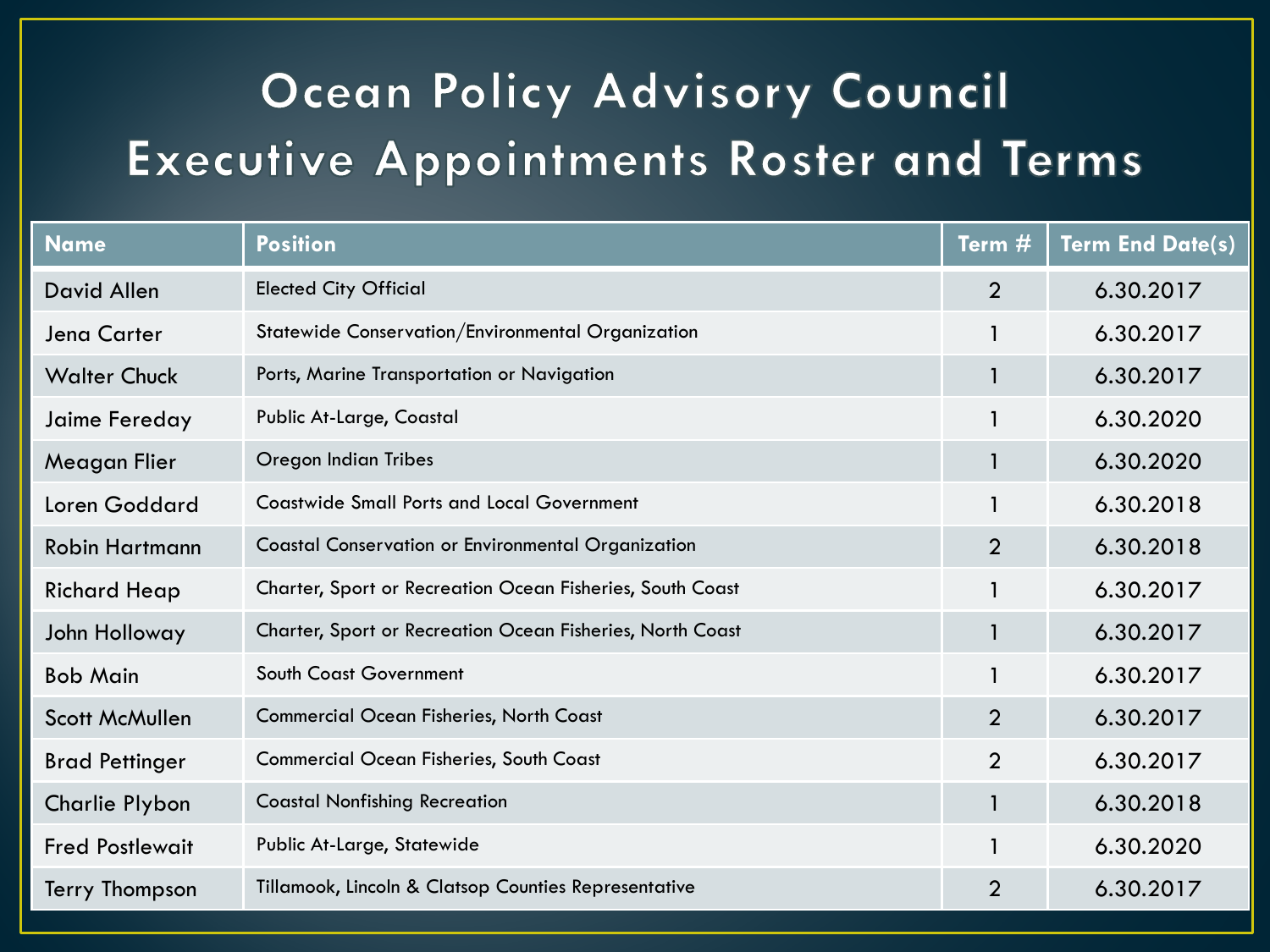# Procedures of the Ocean Policy Advisory Council. **Meeting Planning**

#### Agenda Development

- Overall Policy Statement
	- The Council will attempt to follow an agenda at each meeting that balances the needs to expeditiously complete a planning work program, provide a forum for discussion and action on issues as needed, allow public notice of actions to be taken, and provide the public with a means to raise issues for consideration by the Council.
- The agenda for each Council meeting will be developed from three major sources:
	- The work program and task schedule agreed to by the Council;
	- Additional items proposed by Council members based on a solicitation of Council members prior to the Executive Committee meeting; and
	- Requests from the Governor, State Land Board, state agencies or local government, or the public approved in advance of the meeting.
- All agendas will be prepared by the Executive Committee and approved by the Chair prior to distribution. Draft agendas will be posted on the OPAC web site and mailed to members and to the public at least one week prior to Council meetings. The Executive Committee will invite chairs of Council working groups to Executive Committee meetings as necessary.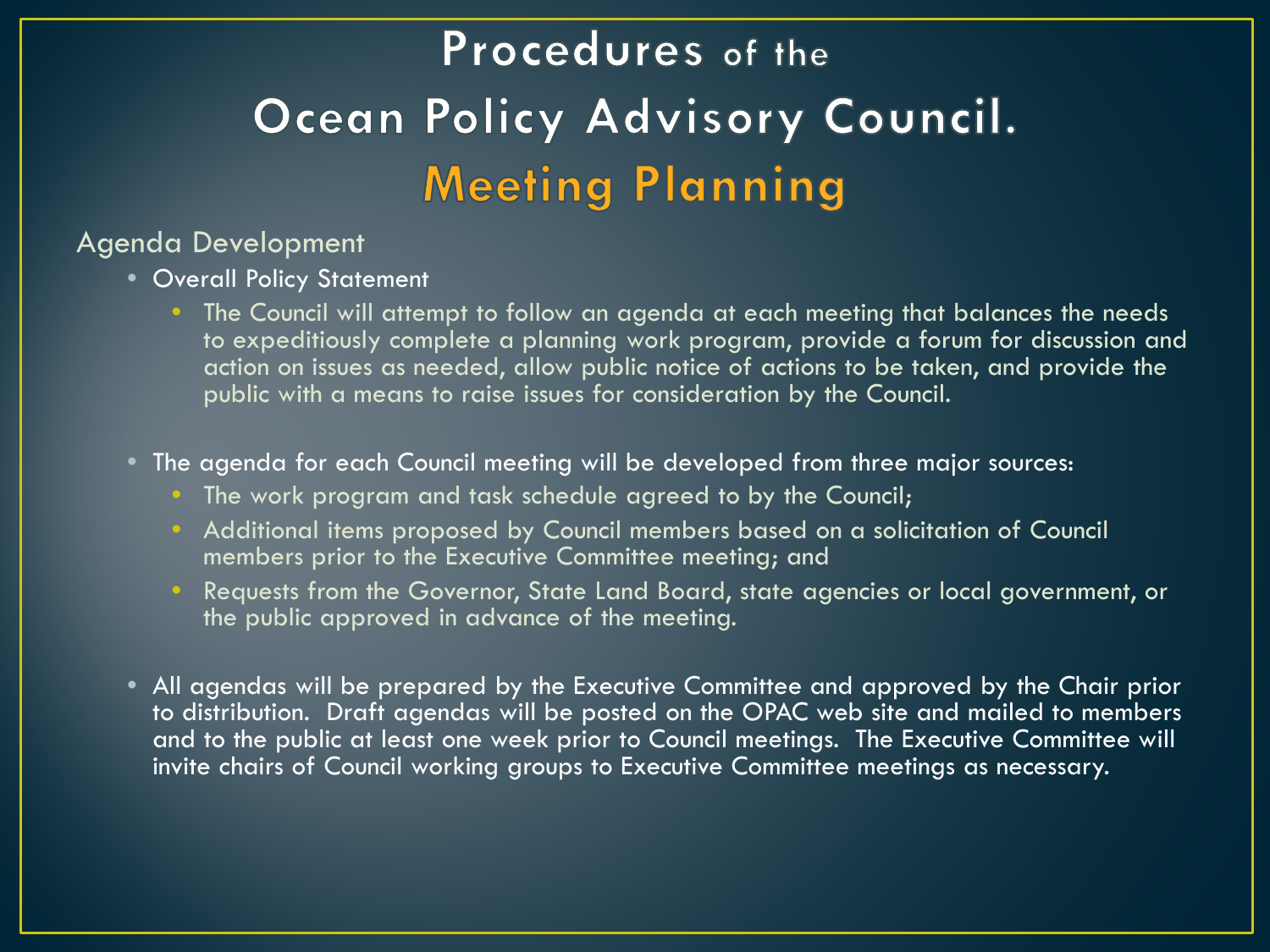# Procedures of the Ocean Policy Advisory Council. **Decision Making**

#### Consensus and Decisions

- Overall Policy Statement
	- The Council will endeavor to reach consensus on each policy item or plan decision, including recommendations and resolutions to the Governor, State Land Board, state agencies or local government.
	- A consensus process will enable the Council to more freely discuss issues to arrive at a decision acceptable to all.
		- In some instances, precise wording of a consensus decision may be developed by staff after review of recordings of the discussion for approval by the Council at a subsequent meeting.
- Definition of Consensus
	- Consensus means that each OPAC member can say: (1) I was a respected member of the group that considered the decision; (2) my ideas (opinions, knowledge, concerns, beliefs, hopes) were listened to; (3) I listened to the ideas (opinions, knowledge, concerns, beliefs, hopes) of others; and (4) I can support the decision of the group, even though I might have made a different decision had I acted alone.
	- OPAC will seek consensus decisions on their advisory recommendations. General consensus is a participatory process whereby, on matters of substance, the members (voting and nonvoting), strive for agreements that they can accept, support, live with, or agree not to oppose.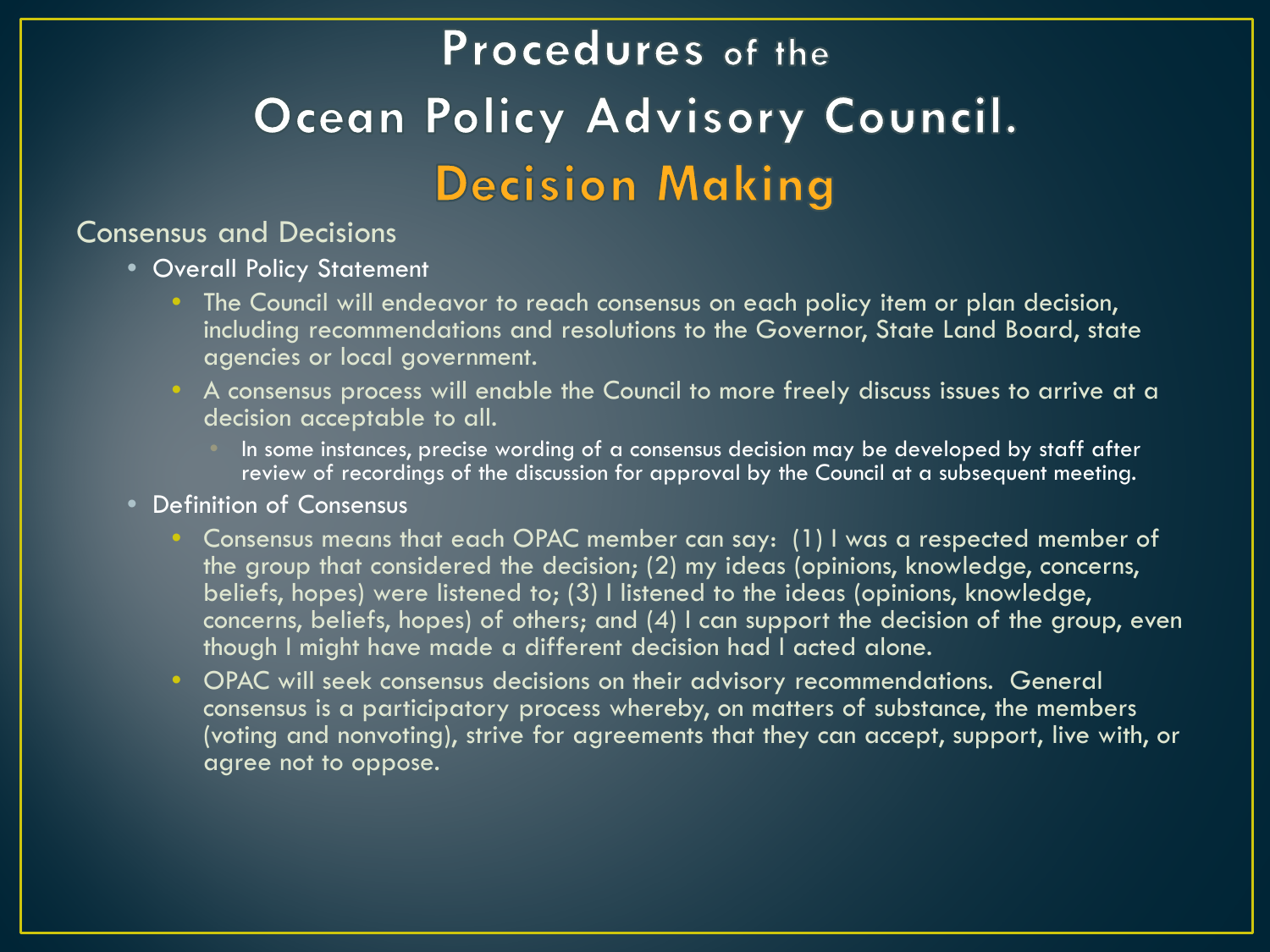#### Consensus and Decisions (cont.)

- In instances where, after vigorously exploring possible ways to enhance the members' support for the final decision on a recommendation, and the Council finds that 100 percent acceptance or support is not achievable, final decisions will require a majority of a quorum of voting members, per OPAC standard voting guidelines.
	- This majority decision rule underscores the importance of actively developing consensus throughout the process on substantive issues with the participation of all members. The consensus process will preserve the opportunity for minority opinions to be expressed and reflected in the record of the Council's deliberations.
- Quorum/Voting
	- In those instances where consensus cannot be reached after debate and discussion, the Chair may initiate or entertain a motion to vote on the issue. All members, voting or *ex officio*, may fully participate in discussion.
		- Voting members may make motions and seconds. All motions must be seconded to be acted upon.
		- The Chair may also elect to suspend debate and set aside the issue to a subsequent meeting.
		- Minority reports, per se, will not be issued, but all products and positions of the Council will reflect minority positions, with minority language to be approved by minority members.
		- A motion to reconsider a decision may be entertained by the Chair, if a majority of those present votes to reconsider.
	- A majority of the voting members of the Council, which may include the Chair, constitutes a quorum for the transaction of business. A council member may attend a meeting, participate and vote by telephone. A quorum is necessary for an official vote of the Council. A majority vote of the quorum present is necessary to take an action.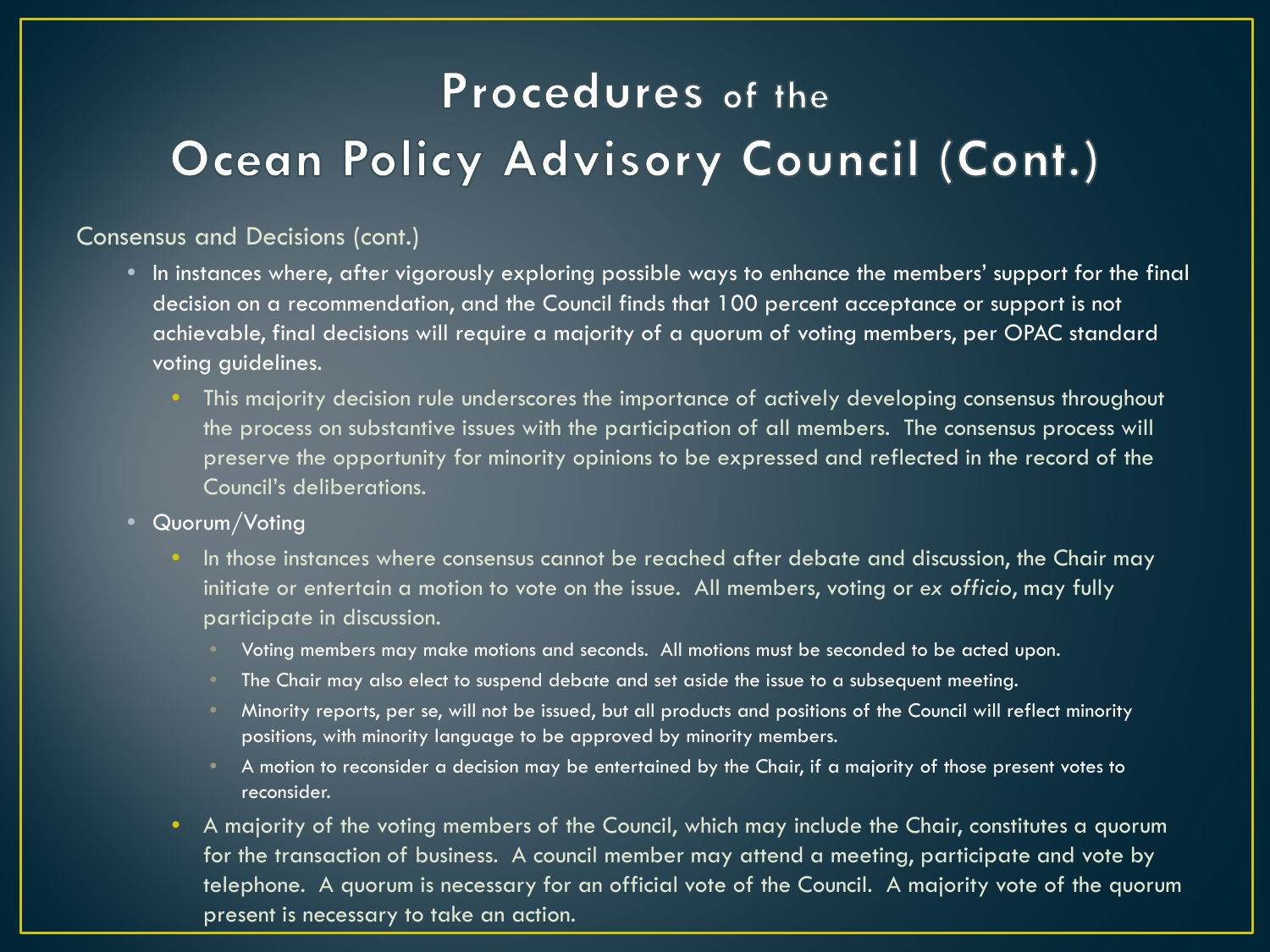#### Voting Action

- The Council will endeavor to provide effective notice to the public, groups, agencies and interest parties of official voting actions which the Council may take at a meeting and to provide to both Council members and any interested party written materials related to the proposed action.
- Whenever an item placed on the agenda may result in an official vote of the Council, that item shall be so noted on the agenda as an "Action Item" and shall be so indicated in the public notice the meeting at which the item will be discussed.
- The Council, through its staff, will attempt to provide written information on any proposed "Action Item" which describes the proposed action, the issues involved, legal or policy implications and other information which will assist the public and the Council to understand the item and conclude discussion prior to a vote. This information will, if at all possible, be made available to the members and the public no less than one week prior to the meeting where action will be taken.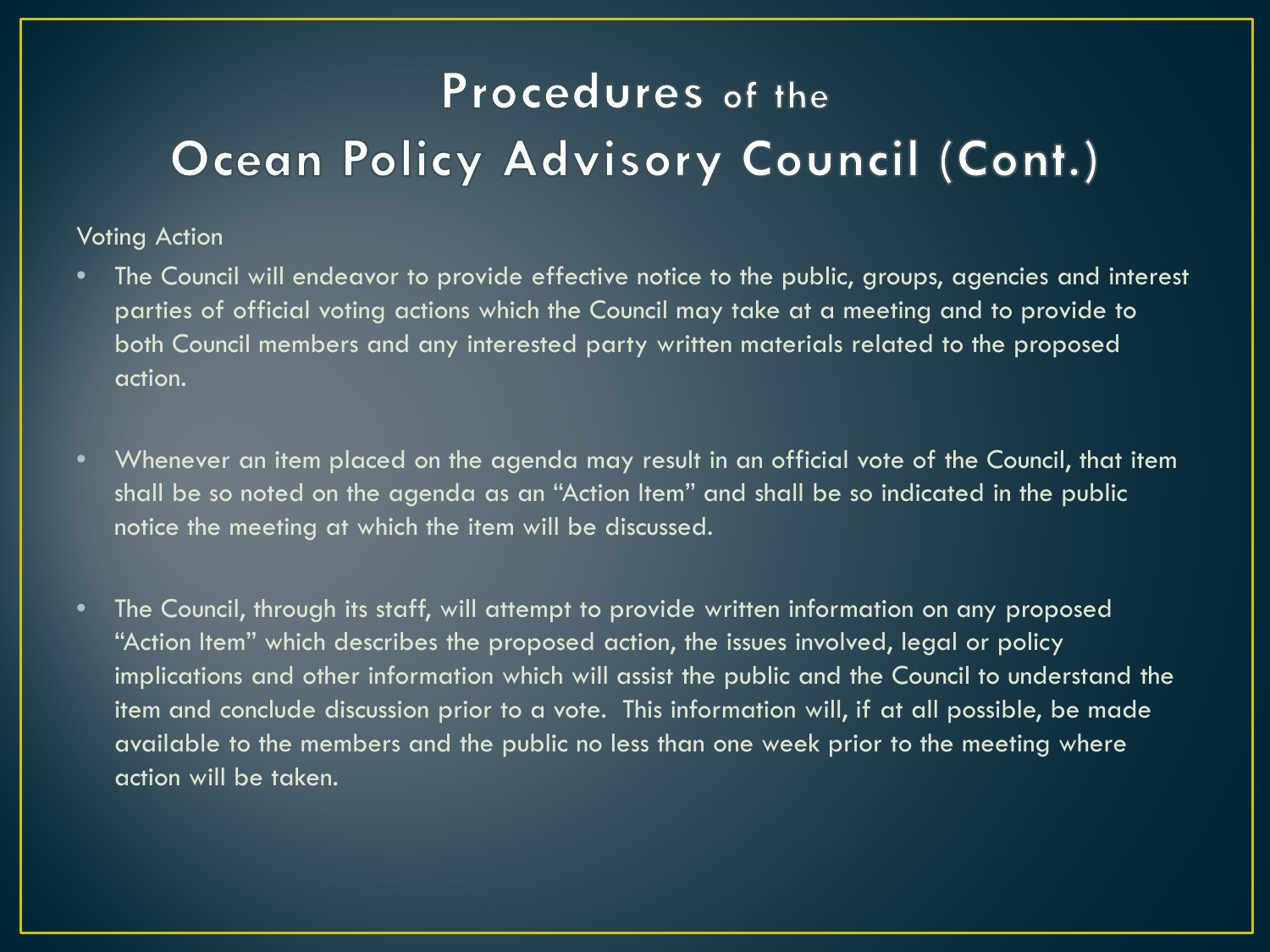### Duties of the Council (ORS 196.443)

The purposes of the Ocean Policy Advisory Council are to:

- (a) **Periodically review** the Territorial Sea Plan and submit recommendations for the plan to state agencies represented on the council. The council shall recommend deletions to the Territorial Sea Plan of all site designations and management prescriptions to the Land Conservation and Development Commission.
- (b) **Advance the policies** of ORS 196.420 to the federal government and any multistate bodies.
- (c) **Provide a forum** for discussing ocean resource policy, planning and management issues and, when appropriate, mediating disagreements.
- (d) **Recommend amendments** to the Oregon Ocean Resources Management Plan as needed. If the recommended amendments to the plan incorporate the establishment of a system of limited marine reserves or other protected areas, the council also shall perform an economic analysis of short-term and long-term effects that the establishment of such areas would have on coastal communities. Any recommended amendments related to marine reserves or marine protected areas shall be submitted to the State Fish and Wildlife Commission for review and approval.
- (e) **Offer advice** to the Governor, the State Land Board, state agencies and local governments on specific ocean resources management issues.
- (f) **Encourage participation** of federal agencies in discussion and resolution of ocean resources planning and management issues affecting Oregon.

The Ocean Policy Advisory Council may not, except to the extent of fulfilling its advisory capacity under subsection (1)(e) of this section, establish fishing seasons, harvest allocations, geographic restrictions or other harvest restrictions. [1991 c.501 §8; 2003 c.744 §9]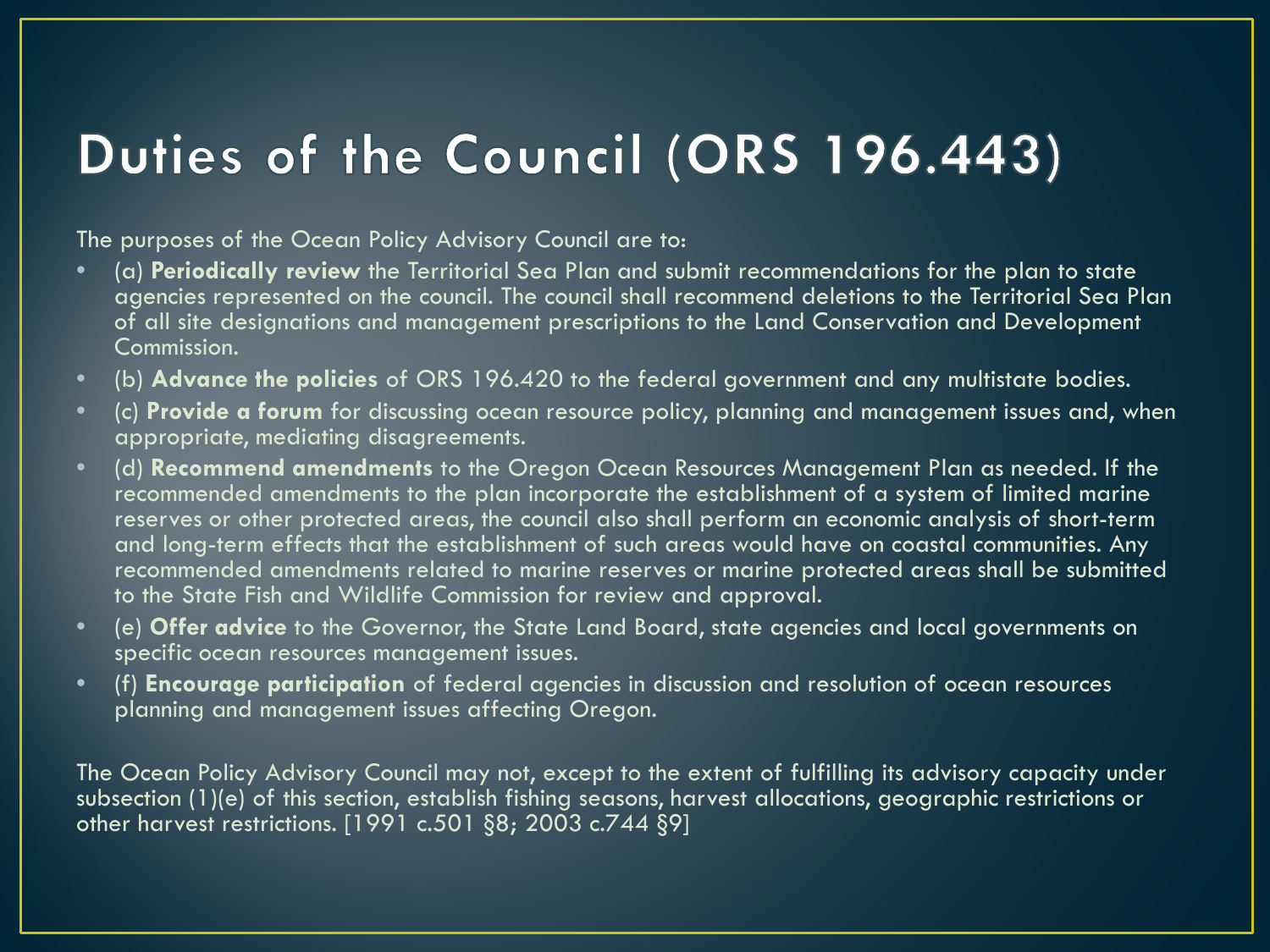## Duties of the Council (cont.) **Meetings (ORS 196.448)**

The council shall meet at least once every six months at a place, day and hour determined by the council. The council also shall meet at other times and places specified by the call of the chair or of a majority of the members of the council.

Coordination with federal programs. (ORS 196.455)

To insure that the Oregon Ocean Resources Management Plan and Territorial Sea Plan are coordinated with federal agency programs for coastal and ocean resources, the Ocean Policy Advisory Council may invite federal agencies with responsibility for the study and management of ocean resources or regulation of ocean activities to designate a liaison to the council to attend council meetings, respond to council requests for technical and policy information and review draft plan materials prepared by the council.